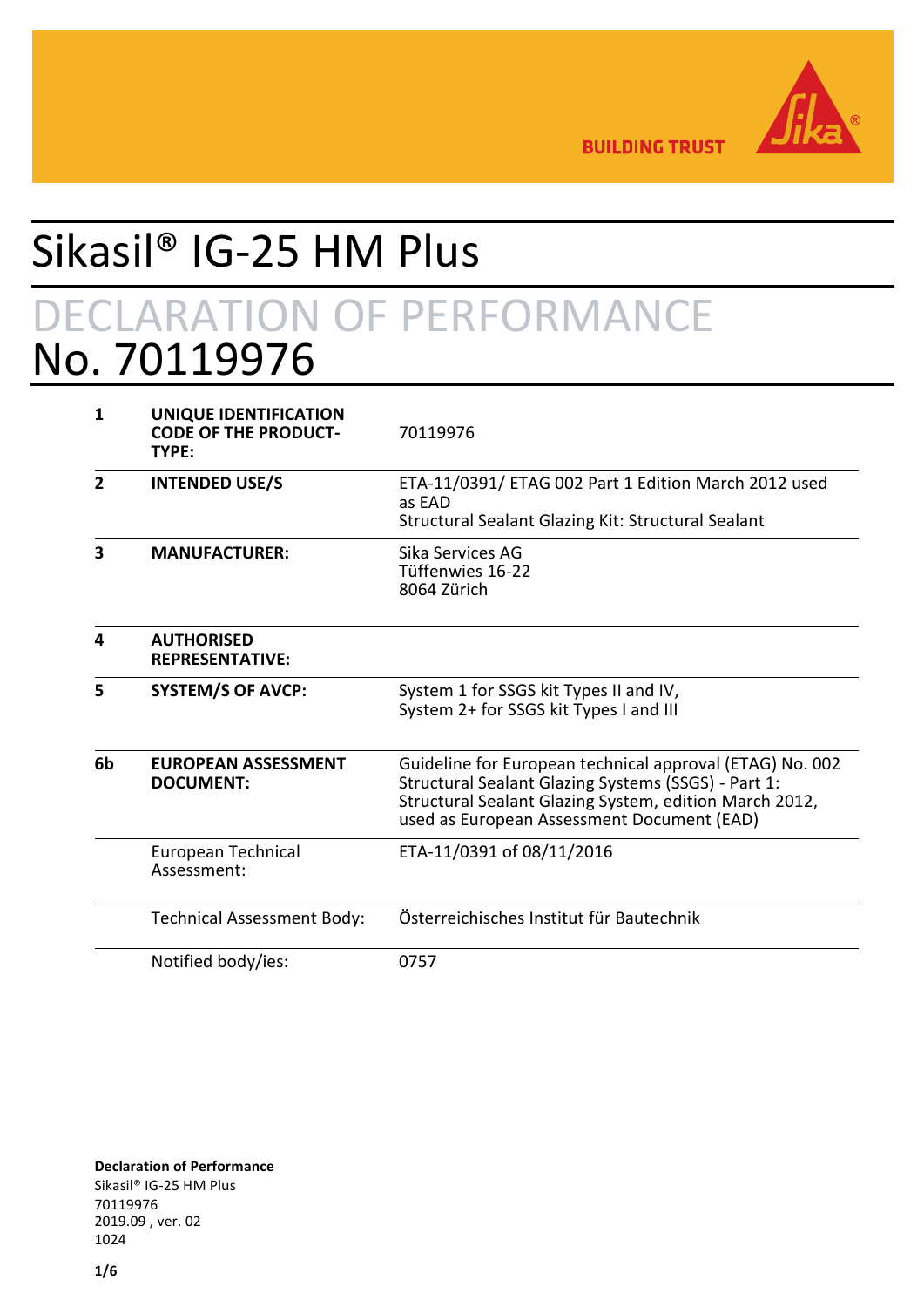### **7 DECLARED PERFORMANCE/S**

The assessment of the fitness for use of the structural sealants for the intended use in relation to the basic requirements for construction works are carried out in accordance with ETAG 002 - Part 1.

|                  | Basic requirements for construction works                 |                                        |
|------------------|-----------------------------------------------------------|----------------------------------------|
| BWR <sub>2</sub> | Reaction to fire                                          | <b>NPD</b>                             |
| BWR3             | Dangerous substances                                      | <b>NPD</b>                             |
| BWR4             | Design stress in tension odes                             | 0.19 MPa                               |
|                  | Design stress in dynamic shear Tdes                       | 0.13 MPa                               |
|                  | Design stress in static shear t∞                          | 0.011 MPa                              |
|                  | Elastic modulus in tension or compression E               | 2.58 MPa                               |
|                  | Elastic modulus in shear tangential to G                  | 0.86 MPa                               |
|                  | Elastic modulus in tension at 12.5% elongation $K_{12.5}$ | 4.80 MPa                               |
|                  | Resistance to tearing                                     | 1.10                                   |
|                  | Colour                                                    | Black, grey S6                         |
|                  | Working time at 23°C50 % RH                               | approx. 20 min                         |
|                  | Tack free time at 23°C50 % RH                             | 180 min                                |
|                  | Minimum time before transportation of the bonded<br>unit  | 3 days                                 |
|                  | Specific mass V <sub>mean</sub>                           | $1.44$ kg/l                            |
|                  | Hardness A                                                | 63                                     |
|                  | Thermogravimetric analysis                                | Curve kept in ETA technical file       |
|                  | Water vapour permeability                                 | $15.7 \pm 0.2$ g/(m <sup>2</sup> *24h) |
|                  | Gas (Argon) permeability (2 mm foil)                      | $0.59 \pm 0.04$ g/m <sup>2</sup> h     |
|                  | Gas leakage rate (EN 1279-3)                              | $0.38 - 0.56 %$ a <sup>-1</sup>        |
| BWR6             | Thermal conductivity $\lambda$                            | 0.35 W/(m K)                           |
| BWR7             | Sustainable use of natural resources                      | <b>NPD</b>                             |

**Declaration of Performance** Sikasil® IG-25 HM Plus 70119976 2019.09 , ver. 02 1024



**BUILDING TRUST**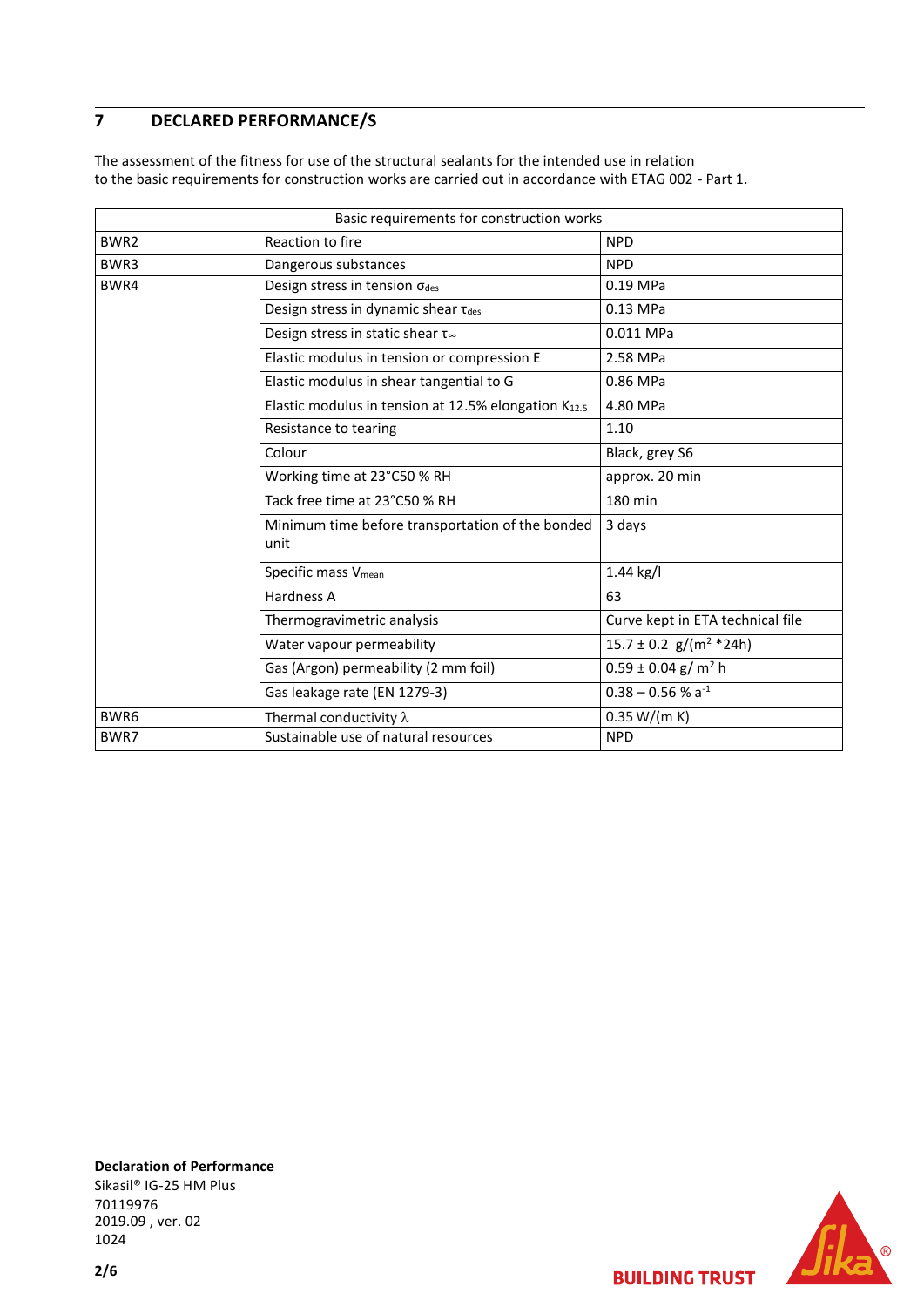#### **8 APPROPRIATE TECHNICAL DOCUMENTATION AND/OR - SPECIFIC TECHNICAL DOCUMENTATION**

The performance of the product identified above is in conformity with the set of declared performance/s. This declaration of performance is issued, in accordance with Regulation (EU) No 305/2011, under the sole responsibility of the manufacturer identified above.

Signed for and on behalf of the manufacturer by:

Name: Ulli Mueller Function: Head Market Field Engineering At Peschiera Borromeo on 25 September 2019

Name: Caterina Malanchini Function: CFO Manager

At Peschiera Borromeo on 25 September 2019

. . . . . . . . . . . . . . . . . . . . . . . . . . . . . . . .

. . . . . . . . . . . . . . . . . . . . . . . . . . . . . . . . .

End of information as required by Regulation (EU) No 305/2011



**BUILDING TRUST** 

**Declaration of Performance** Sikasil® IG-25 HM Plus 70119976 2019.09 , ver. 02 1024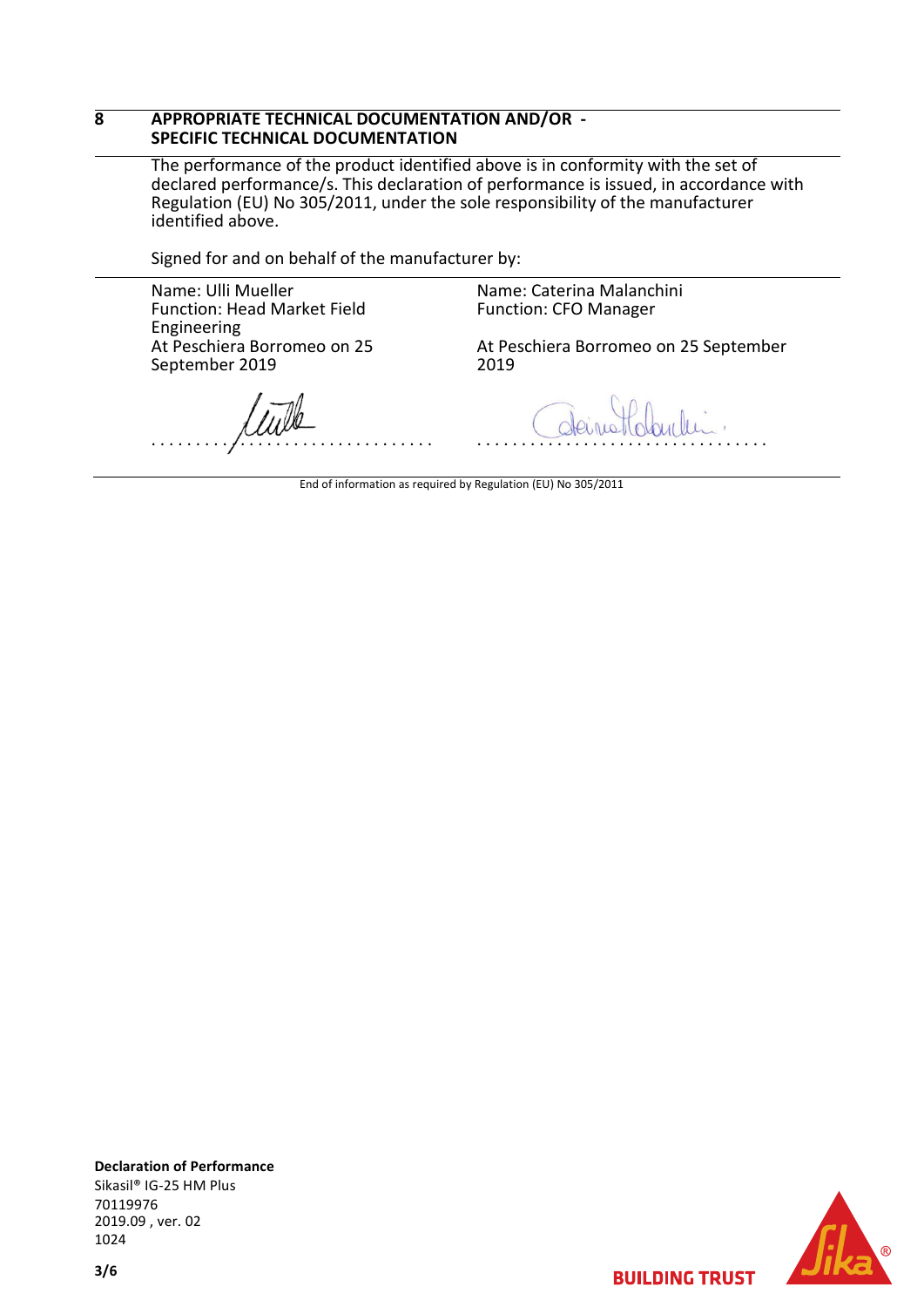## **CE MARKING**

| 11                                                               |                                        |  |  |  |  |
|------------------------------------------------------------------|----------------------------------------|--|--|--|--|
| Sika Services AG, Zurich, Switzerland                            |                                        |  |  |  |  |
| 70119976                                                         |                                        |  |  |  |  |
| ETAG 002 Part 1 Edition March 2012 used as EAD                   |                                        |  |  |  |  |
|                                                                  |                                        |  |  |  |  |
| Notified Body 0757                                               |                                        |  |  |  |  |
| Structural Sealant Glazing Kit: Structural Sealant               |                                        |  |  |  |  |
| Design stress in tension odes                                    | 0.19 MPa                               |  |  |  |  |
| Design stress in dynamic shear Tdes                              | $0.13$ MPa                             |  |  |  |  |
| Design stress in static shear t∞                                 | 0.011 MPa                              |  |  |  |  |
| Elastic modulus in tension or compression E                      | 2.58 MPa                               |  |  |  |  |
| Elastic modulus in shear tangential to G                         | 0.86 MPa                               |  |  |  |  |
| Elastic modulus in tension at 12.5% elongation K <sub>12.5</sub> | 4.80 MPa                               |  |  |  |  |
| Resistance to tearing                                            | 1.10                                   |  |  |  |  |
| Colour                                                           | black, grey S6                         |  |  |  |  |
| Working time at 23°C, 50 % RH                                    | approx. 20 min                         |  |  |  |  |
| Tack free time at 23°C, 50 % RH                                  | 180 min                                |  |  |  |  |
| Minimum time before transportation of the bonded unit            | 3 days                                 |  |  |  |  |
| Specific mass V <sub>mean</sub>                                  | 1.44 kg/l                              |  |  |  |  |
| Hardness A                                                       | 63                                     |  |  |  |  |
| Thermogravimetric analysis                                       | Curve kept in ETA technical file       |  |  |  |  |
| Water vapour permeability                                        | $15.7 \pm 0.2$ g/(m <sup>2</sup> *24h) |  |  |  |  |
| Gas (Argon) permeability (2 mm foil)                             | $0.59 \pm 0.04$ g/m <sup>2</sup> h     |  |  |  |  |
| Gas leakage rate (EN 1279-3)                                     | $0.38 - 0.56 % a-1$                    |  |  |  |  |
| Thermal conductivity $\lambda$                                   | 0.35 W/(m K)                           |  |  |  |  |
| المسالف المستمرات                                                |                                        |  |  |  |  |

**[dop.sika.com](http://dop.sika.com/)**

**Declaration of Performance** Sikasil® IG-25 HM Plus 70119976 2019.09 , ver. 02 1024



**BUILDING TRUST**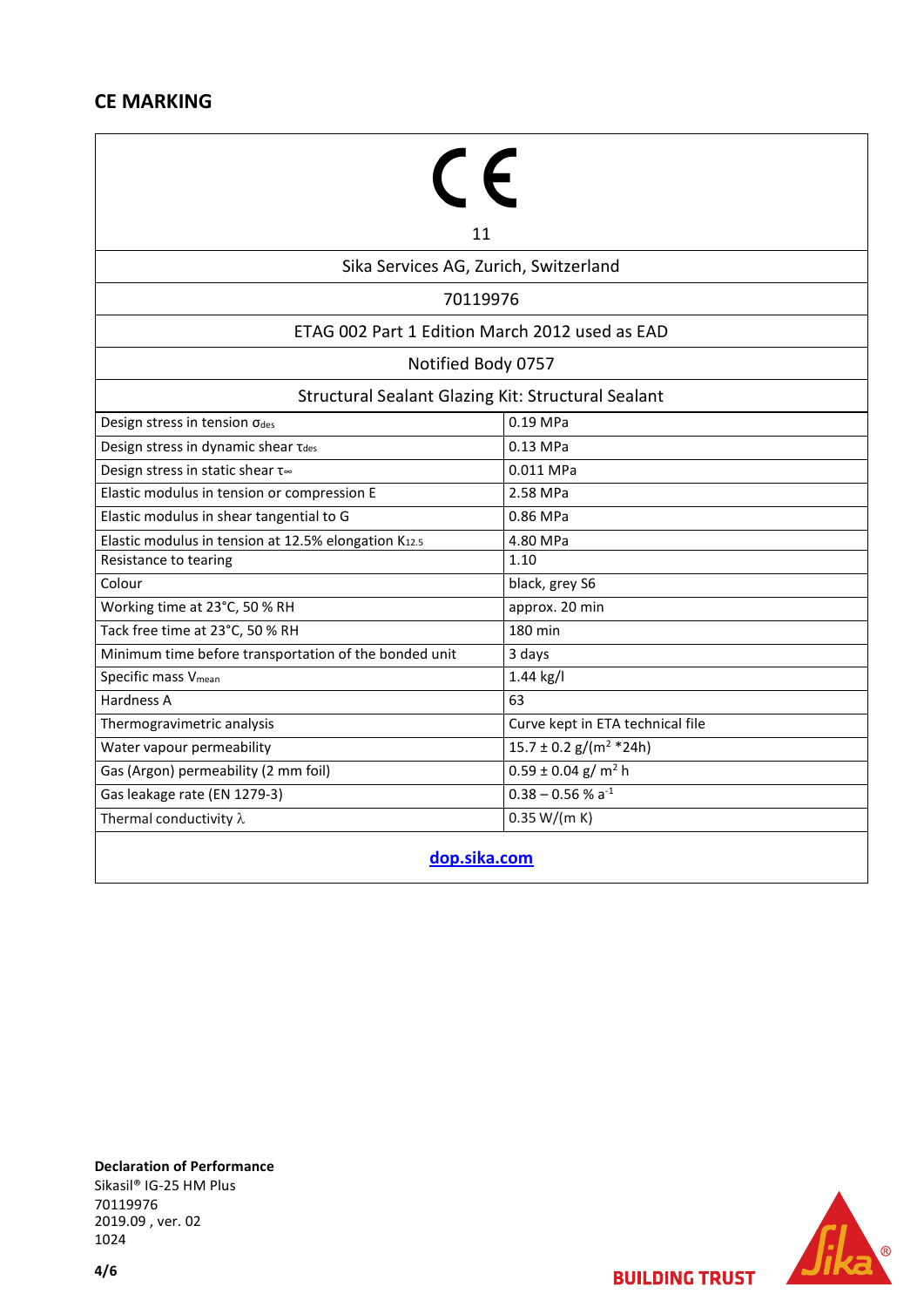#### **ECOLOGY, HEALTH AND SAFETY INFORMATION (REACH)**

For information and advice on the safe handling, storage and disposal of chemical products, users shall refer to the most recent Safety Data Sheet (SDS) containing physical, ecological, toxicological and other safety related data.

#### **LEGAL NOTE**

The information, and, in particular, the recommendations relating to the application and end-use of Sika products, are given in good faith based on Sika's current knowledge and experience of the products when properly stored, handled and applied under normal conditions in accordance with Sikas recommendations. In practice, the differences in materials, substrates and actual site conditions are such that no warranty in respect of merchantability or of fitness for a particular purpose, nor any liability arising out of any legal relationship whatsoever, can be inferred either from this information, or from any written recommendations, or from any other advice offered. The user of the product must test the products suitability for the intended application and purpose. Sika reserves the right to change the properties of its products. The proprietary rights of third parties must be observed. All orders are accepted subject to our current terms of sale and delivery. Users must always refer to the most recent issue of the local Product Data Sheet for the product concerned, copies of which will be supplied on request.

**BUILDING TRUST** 

**Declaration of Performance** Sikasil® IG-25 HM Plus 70119976 2019.09 , ver. 02 1024